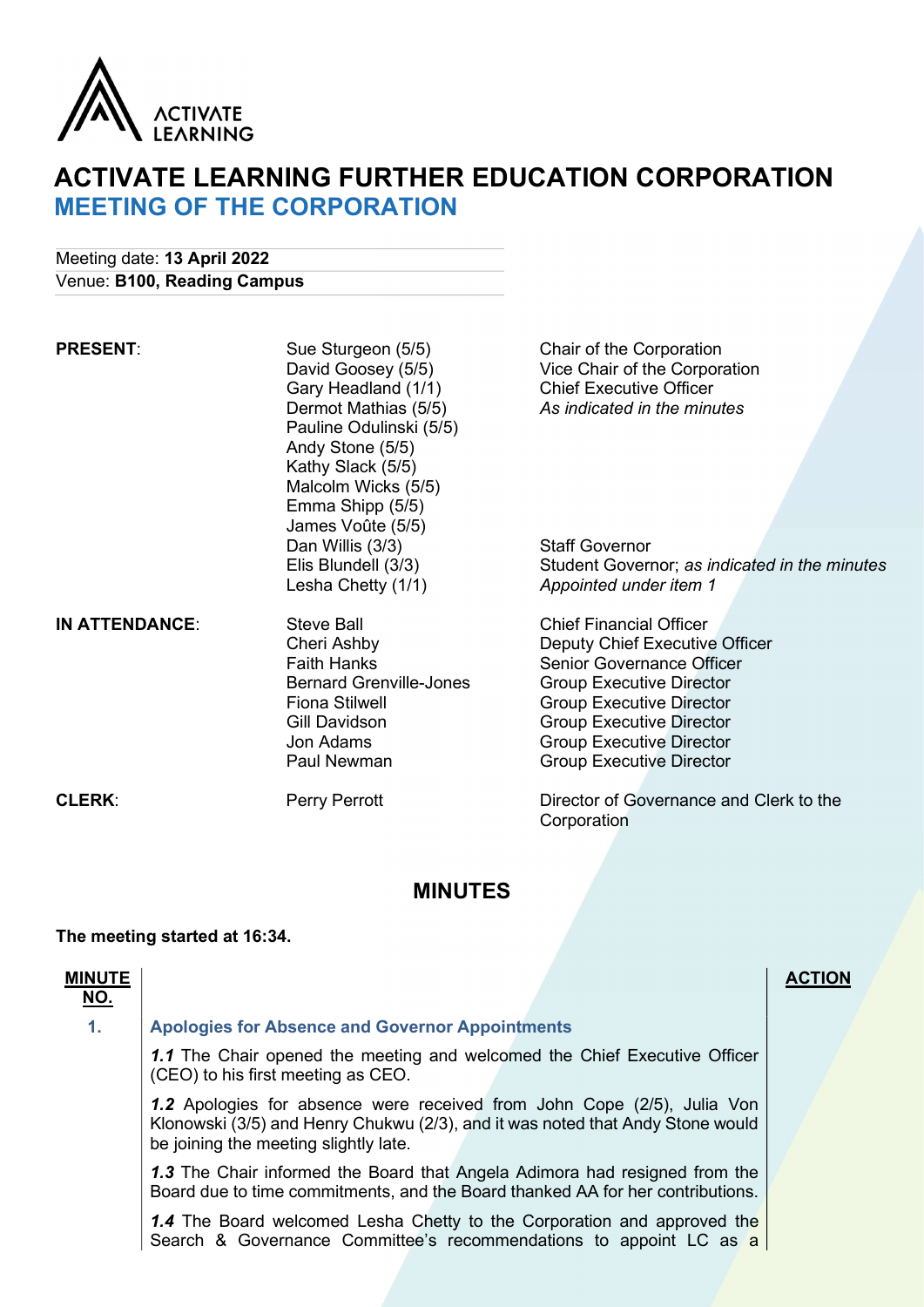## Governor and Cathie Prest as a Co-opted Governor, with immediate effect. All members were agreed.

## 2. Declarations of Interests, Gifts and Hospitality

2.1 It was noted that one Student Governor had declared a paid role at Activate Learning as Student Crew. No other member declared any interest, gift, or hospitality.

## 3. Minutes of the Meetings of 07 February 2022 and 07 March 2022

**3.1** The Board considered the minutes of the previous two meetings and the CEO requested that a slight adjustment was made to the February minutes to remove his comments as he was in attendance rather than a Board member at the time.

3.2 Subject to the adjustment to the February minutes, the Board approved the minutes of the meetings of 07 February 2022 and 07 March 2022 as accurate records of the meetings. All members were agreed.

## 4. Matters Arising from the Minutes of 07 February 2022 and 07 March 2022

4.1 The Senior Governance Officer provided a verbal update on the matters arising from the February and March meetings, noting that there was one outstanding action.

## 5. Part II – confidential item

The minutes of this item are recorded under confidential cover.

#### 6. Finance Update

6.1 The Board received the Finance Update report, and the CFO presented a summary of progress against the budget target. It was noted that the forecast indicated the deficit budget of £1.7m would be met and the CFO was confident the required savings would continue to be made for the remainder of the academic year. The Board considered the impact on current staff members of the savings made through recruitment freezes, and whether increased workloads were manageable or would negatively impact staff retention. The CFO advised that pay reviews for staff were being considered where workloads had increased.

6.2 The Board briefly considered the 2022/23 budget, noting that recruitment freezes and cost saving initiatives could not continue into the next academic year. The CFO reminded the Board of the opportunity for increased funding in 2022/23, noting the confidence around achieving this by increasing teaching hours. The Chair asked whether the situation around energy price increases had been considered and was provided with assurance that it had.

6.3 The Staff Governor raised a query within the Finance report in relation to the Waingels site, noting that staff did not seem to be aware of the closure of the site as courses were still being advertised. The CFO noted that the matter should have been communicated to staff and would be investigated.

ACTION: Investigate whether the closure of the Waingels site has been communicated to all staff

#### 7. Deep Dive – Safeguarding

7.1 The Safeguarding Link Governor (MW) introduced the Deep Dive, noting that the purpose of the session was to demonstrate the progress made within the Safeguarding Team and to ensure the Board were aware of any key risks and mitigations.

The meeting was paused at 17:44 and DM left the meeting. The meeting was reconvened at 17:53 and the Student Governor (EB) joined the meeting.

**CFO** 

## MINUTE

## NO.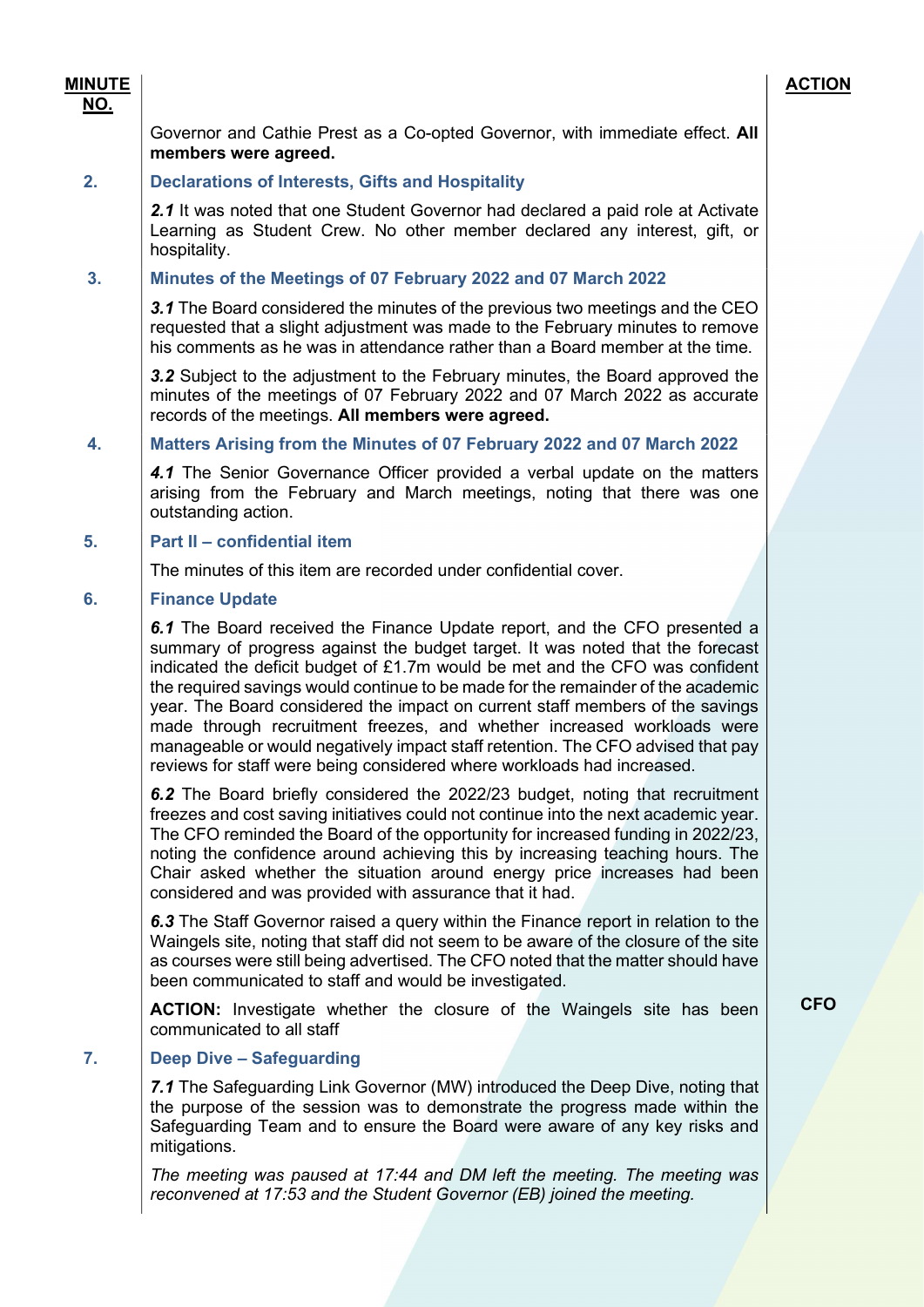7.2 The Group Executive Director (PN) delivered a presentation on the background of safeguarding at AL, the implications of the new Keeping Children Safe In Education (KCSIE) guidance, changes within the Safeguarding Team and leadership structure, current cases and trends, and an overview of the new online safeguarding system (CPOMS). It was noted that the detailed presentation slides would be shared with the Board after the meeting, via BoardEffect.

7.3 One Governor requested clarity on how safeguarding aligned with diversity and inclusion, and PN assured the Board that all protected characteristics were considered and ongoing initiatives such as LGBTQIA+ groups on every campus were available to support learners. It was also noted that protected characteristics and intersectionality were further analysed through the Equality, Diversity, and Inclusion Committee.

7.4 The Board considered whether there was external benchmarking data available to compare safeguarding case numbers to other institutions, however it was noted that this was often difficult due to the sensitivity of cases. It was noted that internal benchmarking across the different campuses would be possible once the CPOMS system was implemented.

7.5 The Board thanked PN for the presentation and commended the progress made around safeguarding, including initiatives such as the 'Speak up, Speak out' campaign.

## 8. Quality – Improvement Plan Progress

8.1 The Board received the FE and HE Quality Update reports and the Deputy CEO shared a presentation to illustrate progress against the improvement plans and predicted SAR grades. The Deputy CEO highlighted the faculties which were unlikely to achieve the targeted grades: Academic and Professional Studies (AaPS) was predicted a grade 2 (targeted grade 1), Technology was predicted a grade 3 (targeted grade 2), and Landbased was predicted a grade 2 (although a recent peer review had positive outcomes which might help to achieve the grade 1 target). One Governor noted that the success outcomes should be 'SMART' so that they could be better measured and allow Governors to focus on the 'ends'.

8.2 The Board requested assurance on the efforts within the Technology faculty to promote best practice and drive quality and considered whether the national recruitment issues were negatively impacting Technology in particular. It was noted that the HR Team were exploring initiatives to boost recruitment for critical roles, and within the Technology faculty there had been a move to a broader curriculum offer for construction to give a focus on behaviours and promote achievement.

8.3 The Board considered the role of large local employers and whether partnering with employers could increase apprenticeship opportunities. The Board also noted the importance of fulfilling the needs of the communities through learning opportunities, which could be accelerated through local partnerships.

8.4 The Deputy CEO provided an HE update, noting that three campuses had achieved university centre status. It was also noted that a partnership with Middlesex University had been approved to deliver counselling provision, and student satisfaction rates had increased from 23% to 91%.

#### 9. Performance – Empowering Learning

9.1 The Board received the Empowering Learning Targets and Learner Voice Outcomes reports, and the Deputy CEO provided a summary of the headlines. The Learner Outcomes report demonstrated the positive feedback provided by learners at the student conference, however it was noted that attendance at the conference had been limited at some campuses. PN informed the Board of an initiative to rebrand the Student Representative role to promote engagement and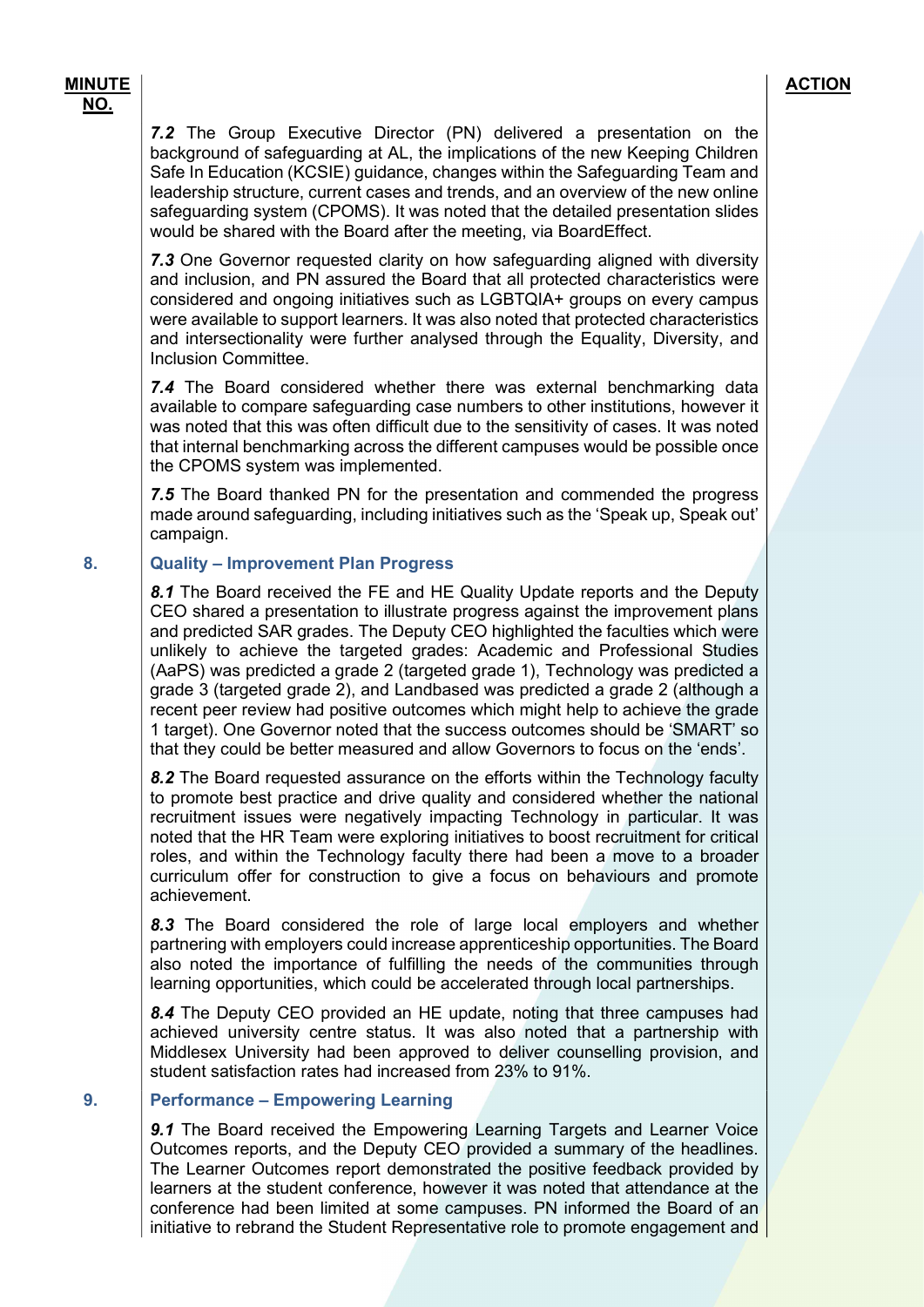MINUTE

**CEO** 

attendance at the conference moving forwards. One Governor suggested the idea of creating 'human libraries', which referred to encouraging groups of different ages and backgrounds to come together and provide more comprehensive feedback.

## 10. CEO Update

10.1 The CEO provided a verbal update on his first 9 days in the role, noting the success of the induction process and the strength of the Group Executive Team. The CEO summarised his current focus areas, which included working with internal and external communities, preparing for an expected Ofsted visit, promoting consistency across the organisation, and unpacking safeguarding across the group. It was noted that a more comprehensive update would be provided at the Governors' Away Day in May.

## 11. Health & Safety Link Governor Update

11.1 The Health & Safety Link Governor (AS) provided a verbal update on Health & Safety across the group, noting that priorities included increasing first aiders and fire wardens across all sites, wellness initiatives such as mental health first aiders, and managing increased incidents across the group.

## 12. For approval:

Use of the Corporation Seal

12.1 The Board approved the two uses of the Corporation Seal, as follows:

- TP1 Deed (21 March 2022)
- Deed of Guarantee (21 March 2022)

## All members were agreed.

**Policies** 

12.2 The Board received and approved the Recruitment Policy. All members were agreed.

Strategic Risk Register

12.3 The Board received the Strategic Risk Register, which was taken as read, and the CFO noted that there were plans to streamline risk reporting and ensure additional risks such as international activity and cyber security were included. The Chair suggested a deep dive was conducted as part of the process to revise the risk register and improve reporting, and it was also suggested that risks should be included in all Board reports through the revised report template.

ACTION: Review and update the Risk Register before it is presented to the Board in July

12.4 The Board approved the Strategic Risk Register. All members were agreed.

Search & Governance Committee Recommendations

12.5 This item was not covered.

For noting:

12.6 The Board received and noted the following documents:

- Search & Governance Committee minutes 08 February 2022
- Audit & Risk Committee minutes 14 March 2022
- Search & Governance Committee minutes 21 March 2022

13. Any Other Business and Dates of Upcoming Meetings

Employee Wellbeing Update